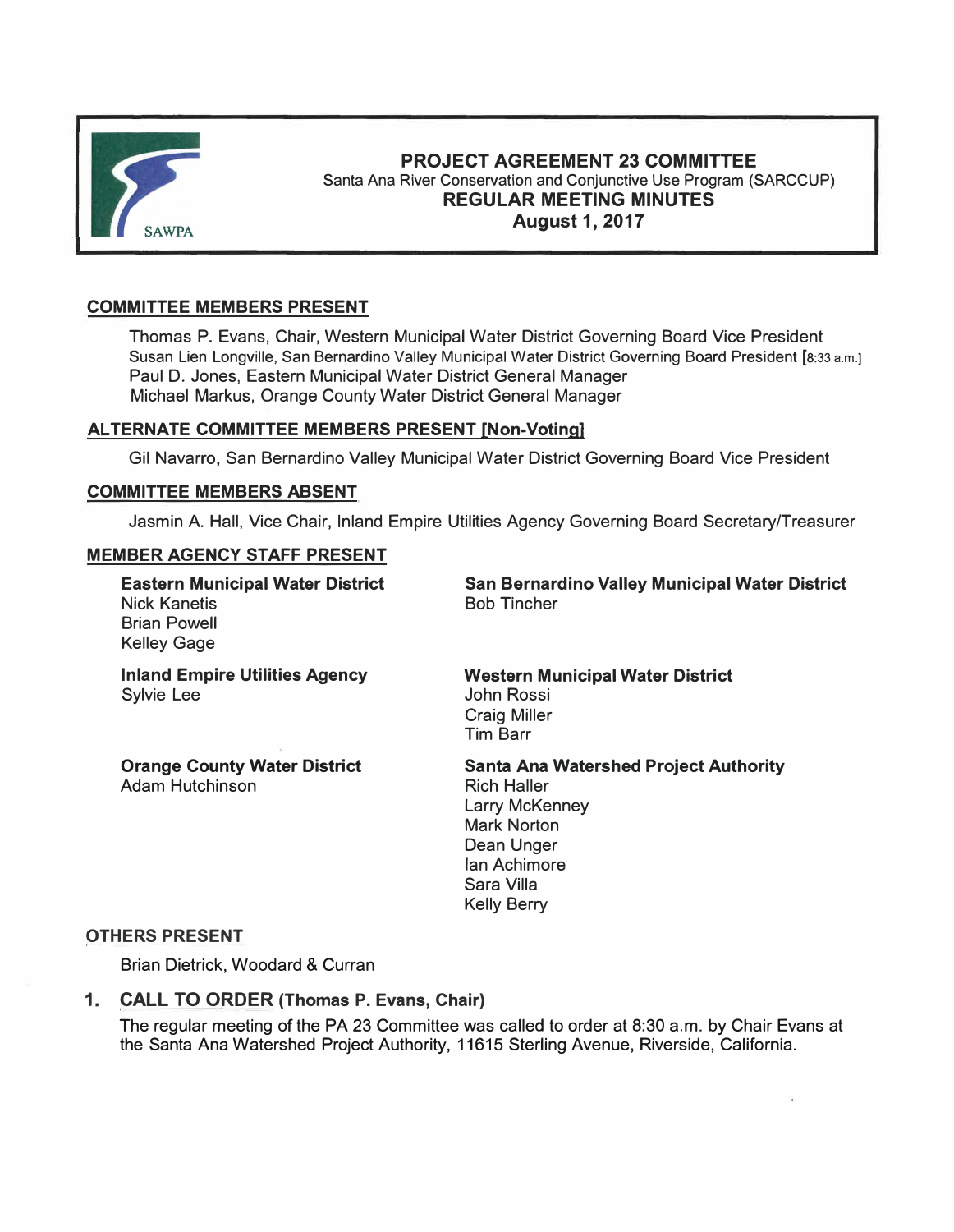# 2. PUBLIC COMMENTS

There were no public comments.

# 3. APPROVAL OF MEETING MINUTES: June 6, 2017

MOVED, approve the June 6, 2017 meeting minutes.

| Result:        | <b>Adopted (Unanimously)</b>    |
|----------------|---------------------------------|
| Motion/Second: | Longville/Jones                 |
| Ayes           | Evans, Longville, Jones, Markus |
| Nays:          | None                            |
| Abstentions:   | None                            |
| Absent:        | Hall                            |

#### **INFORMATIONAL REPORTS** 4.

**Recommendation:** Receive and file the following oral/written reports/updates.

### **SARCCUP DETAILED SCHEDULE** A. Presenters: RMC | Woodard & Curran Brian Dietrick provided a PowerPoint presentation and the updated SARCCUP Project Schedule.

### OVERVIEW OF SARCCUP PROGRESS, INCLUDING METROPOLITAN WATER В. DISTRICT OF SOUTHERN CALIFORNIA AGREEMENTS STATUS Presenters: EMWD | SBVMWD

Bob Tincher, SBVMWD, and Kelley Gage, EMWD, provided a PowerPoint presentation with a background and overview of SARCCUP and status report on the MWD Coordinated Operating Agreement with SBVMWD, which will require MWD board approval, and EMWD, which will not require MWD board approval. The Committee concurred a joint invitation from the PA 23 Committee members and SAWPA member agency General Managers should be sent to Grant Davis, recently appointed Director of the California Department of Water Resources, offering a tour and project briefing.

#### DISCUSSION OF COST SHARE FOR SARCCUP (PA23#2017.5)  $C_{1}$ **Presenter: SAWPA**

lan Achimore provided an oral presentation reviewing information contained in his PA 23 Committee memorandum regarding the cost sharing letter agreement giving SAWPA authority to collect the member agencies cost share for the conservation component of SARCCUP and subsequent concurrence to tie the payment of the cost share to the two year SAWPA budget (FYE 2018-19). Going forward, SAWPA will invoice three of the SAWPA member agencies (WMWD, OCWD, IEUA) once the budget is approved by the SAWPA member agencies. Two of the SAWPA member agencies (EMWD, SBVMWD) have already adopted the Sub-Grantee Agreement for SARCCUP, which includes a provision giving SAWPA authority to invoice them for the SARCCUP cost share amount and can be invoiced without waiting for the SAWPA two year budget to be approved. Though they can be invoiced, SAWPA will wait till the budget is approved before using the funds for SARCCUP implementation.

This item was for informational and discussion purposes; no action was taken on Agenda Item No. 4.C.